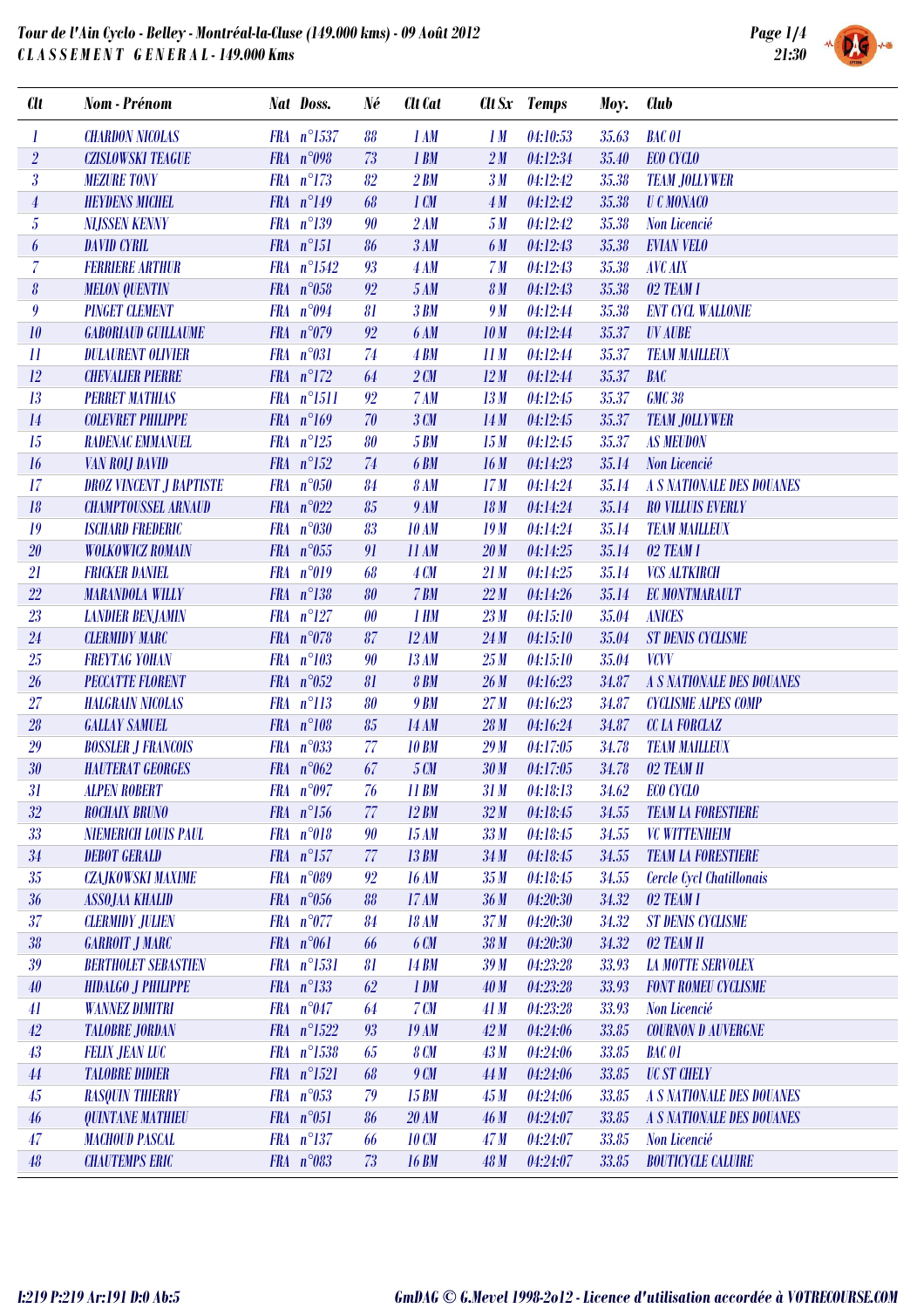

| <b>Clt</b>  | Nom - Prénom                | Nat Doss.             | Né       | <b>Clt</b> Cat  |                 | Clt Sx Temps | Moy.  | <b>Club</b>                     |
|-------------|-----------------------------|-----------------------|----------|-----------------|-----------------|--------------|-------|---------------------------------|
| 49          | <b>VAN ZANTEN J LUC</b>     | FRA $n^{\circ}041$    | 73       | <b>17 BM</b>    | 49M             | 04:24:07     | 33.85 | <b>ST MICHEL SPORT CYCLO</b>    |
| $50\,$      | <b>LE GOC YVES</b>          | $FRA n^{\circ}132$    | 72       | 11 CM           | 50 M            | 04:24:08     | 33.85 | <b>FONT ROMEU CYCLISME</b>      |
| 51          | <b>TRICOT AURELIEN</b>      | FRA n°066             | 89       | 21 AM           | 51 M            | 04:24:08     | 33.85 | <b>TRICOT FAMILY</b>            |
| $52\,$      | <b>DUC SEBASTIEN</b>        | $FRA$ $n^{\circ}135$  | 79       | <b>18 BM</b>    | 52M             | 04:24:09     | 33.85 | <b>FONT ROMEU CYCLISME</b>      |
| 53          | <b>MARCHAL LAURENT</b>      | FRA n°021             | 58       | 2 DM            | 53M             | 04:24:09     | 33.85 | <b>TEAM ADDICT</b>              |
| ${\it 54}$  | <b>GENTIL ROGER</b>         | FRA $n^{\circ}160$    | 59       | 3 DM            | 54 M            | 04:24:10     | 33.84 | <b>CVAC</b>                     |
| 55          | <b>HALOUZE J FRANCOIS</b>   | $FRA$ $n^{\circ}107$  | 76       | <b>19 BM</b>    | 55 M            | 04:24:10     | 33.84 | <b>VS JONCYNOIS</b>             |
| 56          | <b>LAFOUTRE JEROME</b>      | FRA $n^{\circ}059$    | 88       | 22 AM           | 56 M            | 04:26:55     | 33.50 | 02 TEAM II                      |
| 57          | <b>ROUX VOLLON MICHEL</b>   | FRA n°1534            | 60       | 4 DM            | 57M             | 04:26:55     | 33.49 | Non Licencié                    |
| 58          | <b>NIVOU CLAUDE</b>         | $FRA$ $n^{\circ}071$  | 58       | <b>5 DM</b>     | 58 M            | 04:28:16     | 33.33 | <b>UCG</b>                      |
| 59          | <b>MAINE GILLES</b>         | $FRA$ $n^{\circ}161$  | 67       | 12 CM           | 59 M            | 04:33:58     | 32.63 | <b>PYRENEE</b>                  |
| 60          | <b>MAGNIN CHRISTIAN</b>     | $FRA$ $n^{\circ}1517$ | 69       | 13 CM           | 60 M            | 04:33:58     | 32.63 | <b>U C CULOZ BELLEY</b>         |
| 61          | <b>GRANGER JEROME</b>       | $FRA$ $n^{\circ}158$  | 70       | 14 CM           | 61 M            | 04:33:59     | 32.63 | <b>TEAM LA FORESTIERE</b>       |
| 62          | <b>PERRIN FLORENT</b>       | $FRA n^{\circ}131$    | 69       | 15 CM           | 62M             | 04:34:01     | 32.63 | <b>RISOUL VC</b>                |
| 63          | <b>PICQUIER ALEXANDRE</b>   | $FRA n^{\circ}165$    | 76       | <b>20 BM</b>    | 63 M            | 04:35:02     | 32.51 | <b>CONSEIL GENERAL</b>          |
| 64          | <b>SAVRE PHILIPPE</b>       | FRA $n^{\circ}1545$   | 75       | 21 BM           | 64 M            | 04:35:03     | 32.51 | <b>USO</b>                      |
| 65          | <b>MINE BENOIT</b>          | $FRA$ $n^{\circ}171$  | 58       | 6 DM            | 65 M            | 04:35:04     | 32.50 | <b>GANT</b>                     |
| 66          | <b>GRISEL LAURENT</b>       | $FRA$ $n^{\circ}102$  | 69       | 16 CM           | 66 M            | 04:35:05     | 32.50 | <b>ECO CYCLO</b>                |
| 67          | <b>RENNO ERIC</b>           | FRA $n^{\circ}085$    | 62       | 7 DM            | 67 M            | 04:35:06     | 32.50 | concorde sprinter club mulhouse |
| 68          | <b>LECUYER GUILLAUME</b>    | $FRA n^{\circ}1536$   | 78       | <b>22 BM</b>    | 68 M            | 04:36:25     | 32.34 | <b>VC SAN CLAUDIEN</b>          |
| 69          | <b>POTIER SEBASTIEN</b>     | $FRA n^{\circ}126$    | 74       | <b>23 BM</b>    | 69 M            | 04:36:26     | 32.34 | <b>VC NOEUX</b>                 |
| 70          | <b>ROLLE FABIEN</b>         | $FRA$ $n^{\circ}070$  | 85       | 23 AM           | 70 <sub>M</sub> | 04:38:43     | 32.08 | Non Licencié                    |
| 71          | <b>FINET OLIVIER</b>        | FRA n°020             | 82       | <b>24 BM</b>    | 71M             | 04:38:43     | 32.08 | <b>ESSM CYCL</b>                |
| $\sqrt{72}$ | <b>BALLATORE JOHAN</b>      | $FRA$ $n^{\circ}128$  | $\theta$ | 2HM             | 72M             | 04:38:43     | 32.08 | <b>AIX HANDISPORT COFIDIS</b>   |
| 73          | <b>TEUNKENS J PHILIPPE</b>  | FRA $n^{\circ}129$    | 72       | 17 CM           | 73M             | 04:39:19     | 32.01 | <b>VC LA REDOUTE</b>            |
| $74\,$      | <b>FERRAZZOLI VINCENT</b>   | FRA n°086             | 79       | 25 BM           | 74 M            | 04:39:20     | 32.01 | Non Licencié                    |
| 75          | <b>LUBBERS BAREND</b>       | $FRA$ $n^{\circ}120$  | 81       | <b>26 BM</b>    | 75M             | 04:42:12     | 31.68 | <b>WTOS</b>                     |
| 76          | <b>HANSSENS MARC</b>        | $FRA n^{\circ}155$    | 66       | 18 CM           | 76 M            | 04:43:11     | 31.57 | Non Licencié                    |
| 77          | <b>D EVOLA FABIAN</b>       | FRA $n^{\circ}064$    | 83       | 24 AM           | 77M             | 04:43:12     | 31.57 | 02 TEAM III                     |
| 78          | <b>GAGNIOUD PIERRE</b>      | FRA n°1535            | 51       | 1 EM            | <b>78 M</b>     | 04:43:13     | 31.57 | cc                              |
| 79          | <b>DUQUESNOY ERIC</b>       | FRA $n^{\circ}065$    | 71       | 19CM            | 79M             | 04:43:13     | 31.57 | <b>TOURCOING</b>                |
| 80          | <b>KILMAN ALAIN</b>         | FRA n°081             | 61       | 8 DM            | <b>80 M</b>     | 04:43:13     | 31.57 | <b>VC CALADOIS</b>              |
| 81          | <b>AUBERT LAURENT</b>       | $FRA n^{\circ}159$    | 69       | 20 CM           | 81 M            | 04:43:13     | 31.57 | <b>TEAM LA FORESTIERE</b>       |
| 82          | <b>BOINON SYLVAIN</b>       | FRA $n^{\circ}045$    | 76       | <b>27 BM</b>    | 82M             | 04:43:14     | 31.57 | ACF                             |
| 83          | <b>PEPINSTER SEBASTIEN</b>  | FRA n°057             | 91       | 25AM            | 83 M            | 04:43:14     | 31.57 | 02 TEAM I                       |
| 84          | <b>DAGALLIER FRANCOIS</b>   | $FRA n^{\circ}1523$   | 69       | 21 CM           | 84 M            | 04:43:14     | 31.57 | <b>AC ST JEAN LE VIEUX</b>      |
| 85          | РАСНОТ Ј РНШРРЕ             | FRA n°036             | 62       | <b>9 DM</b>     | 85 M            | 04:43:16     | 31.56 | <b>CS BRETIGNY</b>              |
| 86          | <b>STAELENS BERENGERE</b>   | FRA n°038             | 85       | $1$ <i>FF</i>   | 1F              | 04:44:33     | 31.42 | <b>CS BRETIGNY</b>              |
| 87          | <b>TARDIVAT FRANCK</b>      | $FRA n^{\circ}1530$   | 64       | $22 \text{ C}M$ | <b>86 M</b>     | 04:44:33     | 31.42 | <b>NATO</b>                     |
| 88          | <b>LESPAGNOL LAURENT</b>    | FRA n°101             | 71       | 23 CM           | 87M             | 04:44:33     | 31.42 | <b>ECO CYCLO</b>                |
| 89          | <b>CHAVANNE CLAUDE</b>      | FRA $n^{\circ}054$    | 51       | 2EM             | <b>88 M</b>     | 04:44:33     | 31.42 | <b>PARAY LE MONIAL CYCL</b>     |
| 90          | <b>TOURNADRE GERARD</b>     | FRA n°119             | 51       | <b>3 EM</b>     | 89 M            | 04:44:35     | 31.41 | <b>CC LE BOULOU</b>             |
| 91          | <b>BEGHIN J PHILIPPE</b>    | $FRA n^{\circ}141$    | 85       | <b>26 AM</b>    | 90 M            | 04:44:36     | 31.41 | <b>YUTZ</b>                     |
| 92          | <b>VICENTE DAVID</b>        | FRA n°012             | 70       | 24 CM           | 91 M            | 04:46:01     | 31.26 | <b>SUITE A CŒUR</b>             |
| 93          | <b>SCHEIDECKER RAPHAEL</b>  | FRA n°1539            | 72       | 25 CM           | 92M             | 04:46:01     | 31.26 | <b>HBVTT</b>                    |
| 94          | <b>PREVAUTEL CHRISTOPHE</b> | FRA $n^{\circ}043$    | 70       | 26 CM           | 93M             | 04:46:06     | 31.25 | <b>LYON VTT</b>                 |
| 95          | <b>LARDAUD ALEXANDRE</b>    | FRA $n°090$           | 78       | <b>28 BM</b>    | 94 M            | 04:46:07     | 31.25 | Non Licencié                    |
| 96          | <b>VERPOORT EDIAN</b>       | $FRA n^{\circ}150$    | 90       | 27 AM           | 95M             | 04:48:08     | 31.03 | Non Licencié                    |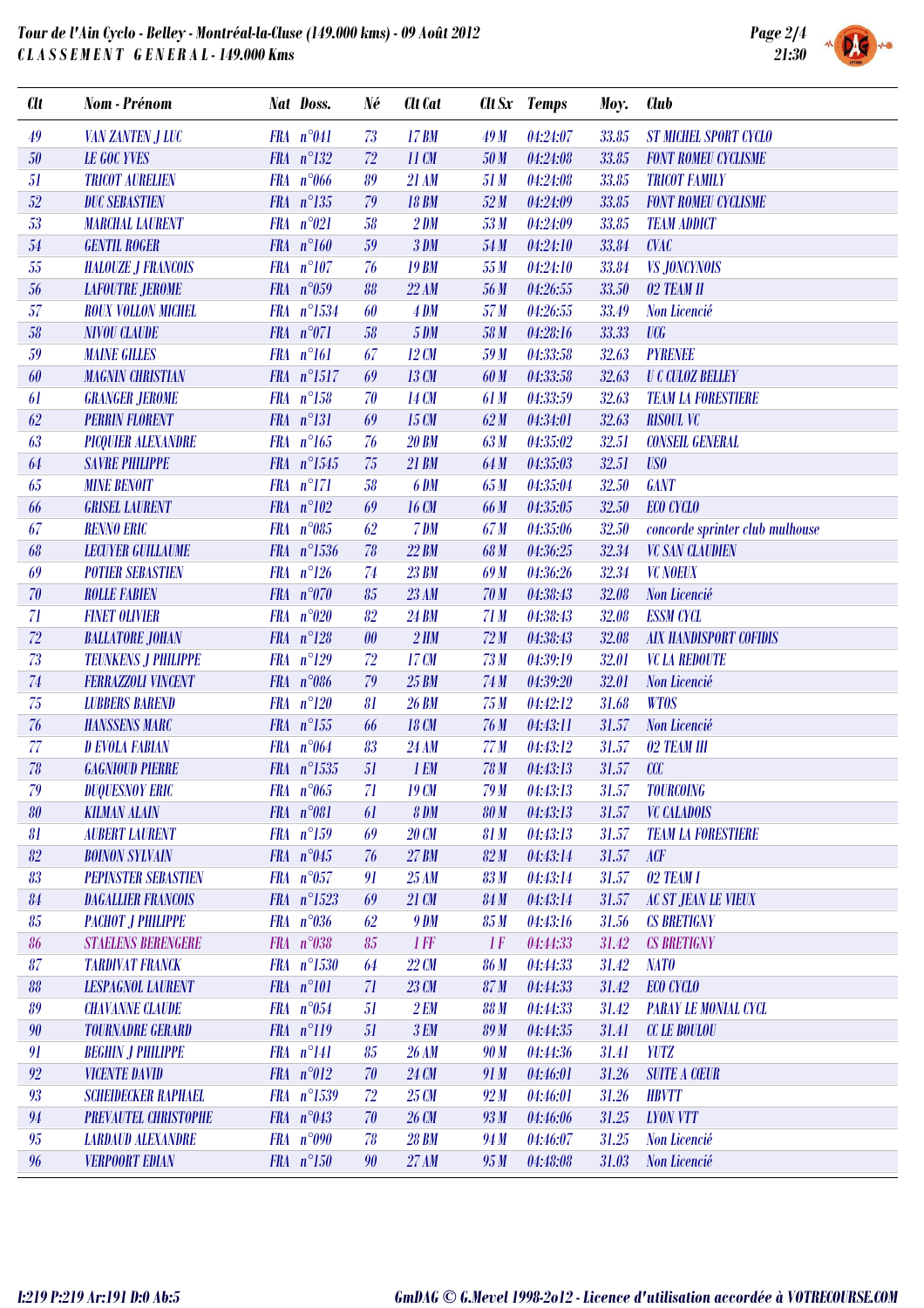

| <b>Clt</b> | Nom - Prénom                | Nat Doss.             | Né               | <b>Clt</b> Cat |                  | Clt Sx Temps     | Moy.  | <b>Club</b>                |
|------------|-----------------------------|-----------------------|------------------|----------------|------------------|------------------|-------|----------------------------|
| 97         | <b>DILLON COLM</b>          | $FRA n^{\circ}112$    | 91               | <b>28 AM</b>   | 96 M             | 04:48:09         | 31.03 | Non Licencié               |
| 98         | <b>LASSARA ALAIN</b>        | FRA n°1502            | $50\,$           | <b>4 EM</b>    | 97 M             | 04:48:12         | 31.02 | <b>AC FRANCHELEINS</b>     |
| 99         | <b>LAUFRAY ALEXANDRE</b>    | FRA $n^{\circ}046$    | 90               | <b>29 AM</b>   | 98 M             | 04:50:30         | 30.77 | <b>CYCL ALPES COMPET</b>   |
| 100        | <b>FICK PETER</b>           | $FRA$ $n^{\circ}123$  | 84               | 30AM           | 99 M             | 04:50:57         | 30.73 | <b>WTOS</b>                |
| 101        | <b>BREVET MICHIEL</b>       | $FRA n^{\circ}121$    | 80               | <b>29 BM</b>   | 100 M            | 04:50:57         | 30.73 | <b>WTOS</b>                |
| 102        | <b>FRANCOIS PATRICK</b>     | FRA n°1509            | 48               | <b>5 EM</b>    | 101M             | 04:50:58         | 30.73 | <b>ECO CYCLO</b>           |
| 103        | <b>LEGROS MATHIEU</b>       | $FRA n^{\circ}144$    | 80               | <b>30 BM</b>   | 102M             | 04:51:21         | 30.69 | <b>CCST</b>                |
| 104        | <b>VERNOUX CYRILLE</b>      | $FRA$ $n^{\circ}166$  | 71               | 27 CM          | 103 M            | 04:51:53         | 30.63 | <b>CONSEIL GENERAL</b>     |
| 105        | <b>CATTARUZZA STEFANO</b>   | FRA $n^{\circ}044$    | 63               | 28 CM          | 104M             | 04:52:05         | 30.61 | <b>AV THIAIS</b>           |
| 106        | <b>POUSSIN ERIC</b>         | FRA $n^{\circ}1524$   | 63               | 29 CM          | 105 M            | 04:52:16         | 30.59 | Non Licencié               |
| 107        | <b>TRICOT MICHEL</b>        | FRA n°068             | 55               | <b>10 DM</b>   | 106M             | 04:52:26         | 30.57 | <b>TRICOT FAMILY</b>       |
| 108        | <b>SAULNIER FREDERIC</b>    | FRA $n^{\circ}146$    | 70               | 30 CM          | 107M             | 04:52:26         | 30.57 | <b>GENERATION VELO</b>     |
| 109        | <b>RIZET NICOLAS</b>        | FRA $n^{\circ}039$    | 93               | 31 AM          | 108 M            | 04:52:29         | 30.57 | Non Licencié               |
| 110        | <b>PERRET CHRISTIAN</b>     | $FRA$ $n^{\circ}1541$ | 62               | <b>11 DM</b>   | 109M             | 04:52:30         | 30.56 | DRUILLAT                   |
| III        | <b>PEPINSTER JEAN</b>       | FRA $n^{\circ}060$    | 93               | 32AM           | 110M             | 04:52:30         | 30.56 | 02 TEAM II                 |
| 112        | <b>POLLIER LUDWIG</b>       | FRA $n^{\circ}148$    | $\mathfrak{g}_2$ | <b>33 AM</b>   | 111M             | 04:52:30         | 30.56 | <b>GENERATION VELO</b>     |
| 113        | <b>ANCART J PIERRE</b>      | $FRA$ $n^{\circ}017$  | 63               | 31 CM          | 112M             | 04:54:03         | 30.40 | <b>ENT CYCL WALLONIE</b>   |
| 114        | <b>CONDETTE J MICHEL</b>    | FRA $n^{\circ}145$    | 57               | $12$ DM        | 113M             | 04:54:06         | 30.40 | Non Licencié               |
| 115        | <b>CASSOULET MICHEL</b>     | FRA n°1532            | 55               | <b>13 DM</b>   | 114M             | 04:54:06         | 30.40 | <b>COURCHEVEL</b>          |
| <b>116</b> | <b>WOLMERING YVES</b>       | $FRA$ $n^{\circ}109$  | 66               | 32 CM          | 115M             | 04:54:06         | 30.40 | Non Licencié               |
| 117        | <b>GALLAY CYRILLE</b>       | $FRA n^{\circ}142$    | 79               | 31 BM          | 116M             | 04:54:52         | 30.32 | <b>CC LA FORCLAZ</b>       |
| 118        | <b>MRKSIC STEVAN</b>        | FRA $n^{\circ}037$    | 67               | 33 CM          | 117M             | 04:54:56         | 30.31 | <b>CS BRETIGNY</b>         |
| 119        | <b>WILMART BRUNO</b>        | FRA n°088             | 71               | 34 CM          | 118M             | 04:54:59         | 30.31 | <b>THYEZ CYLC 74</b>       |
| 120        | <b>BIZIERES MICHEL</b>      | $FRA n^{\circ}136$    | 48               | <b>6 EM</b>    | 119M             | 04:54:59         | 30.31 | <b>USS PIERRE</b>          |
| 121        | <b>BALTHAZAR JEAN</b>       | FRA $n^{\circ}147$    | 47               | 7 EM           | 120M             | 04:55:00         | 30.31 | <b>GENERATION VELO</b>     |
| 122        | <b>RUBAT HERVE</b>          | FRA $n^{\circ}106$    | 66               | 35 CM          | 121M             | 04:55:02         | 30.30 | <b>TA CYCLO</b>            |
| 123        | <b>BOTTO J LUC</b>          | $FRA n^{\circ}163$    | 59               | <b>14 DM</b>   | 122M             | 04:55:02         | 30.30 | <b>LES RECYCLES</b>        |
| 124        | <b>GUICHARDON SERGE</b>     | $FRA n^{\circ}1515$   | 54               | 15 DM          | 123M             | 04:55:05         | 30.30 | YOPLAIT VIENNE             |
| 125        | <b>VILLEROI DANY</b>        | FRA $n^{\circ}093$    | 65               | 36 CM          | 124M             | 04:55:06         | 30.30 | Non Licencié               |
| 126        | <b>PRUD HOMME FABRICE</b>   | FRA $n^{\circ}104$    | 69               | 37 CM          | 125M             | 04:56:19         | 30.17 | <b>RON 70</b>              |
| 127        | <b>PONCE CYRIL</b>          | $FRA n^{\circ}130$    | 71               | 38 CM          |                  | $126 M$ 04:57:57 |       | 30.01 RISOUL VC            |
| 128        | COCHARD PHILIPPE            | $FRA n^{\circ}1514$   | 63               | 39 CM          | 127M             | 04:57:58         | 30.00 | Non Licencié               |
| 129        | <b>COINON J PIERRE</b>      | FRA $n^{\circ}035$    | 55               | <b>16 DM</b>   | 128M             | 05:00:19         | 29.77 | <b>CS BRETIGNY</b>         |
| 130        | <b>MARIE STEPHANE</b>       | $FRA n^{\circ}115$    | 69               | <b>40 CM</b>   | 129M             | 05:02:00         | 29.60 | <b>UC IFS HEROUVILLE</b>   |
| 131        | <b>GENIN THIERRY</b>        | FRA $n^{\circ}069$    | 58               | 17 DM          | 130M             | 05:02:17         | 29.58 | <b>BOURGOIN</b>            |
| 132        | <b>TRICOT PHILIPPE</b>      | FRA $n^{\circ}067$    | 63               | 41 CM          | 131M             | 05:02:18         | 29.57 | <b>TRICOT FAMILY</b>       |
| 133        | <b>CUNEY YGOR</b>           | $FRA n^{\circ}114$    | 58               | <b>18 DM</b>   | 132M             | 05:03:28         | 29.46 | <b>EC BAUVOISE</b>         |
| 134        | <b>SCAVINI CAROLINE</b>     | $FRA n^{\circ}167$    | 66               | 1 GF           | 2F               | 05:06:51         | 29.14 | <b>TEAM JOLLYWER</b>       |
| 135        | <b>VITOUX THIERRY</b>       | FRA $n^{\circ}040$    | 75               | 32 BM          | 133M             | 05:06:54         | 29.13 | <b>ENT CYCL WALLONIE</b>   |
| 136        | <b>CATEL CHRISTIAN</b>      | FRA $n^{\circ}048$    | 48               | <b>8 EM</b>    | 134M             | 05:08:25         | 28.99 | Non Licencié               |
| 137        | <b>DORGET LAURENT</b>       | FRA n°006             | 73               | <b>33 BM</b>   | 135M             | 05:08:30         | 28.98 | <b>UCSF</b>                |
| 138        | <b>SIMMINI RICHARD</b>      | FRA n°008             | 72               | 42 CM          | 136M             | 05:08:30         | 28.98 | <b>CARRE D AS</b>          |
| 139        | <b>BARON ARNAUD</b>         | FRA $n^{\circ}005$    | 78               | 34 BM          | 137M             | 05:08:33         | 28.98 | <b>VC AMBERIEU</b>         |
| 140        | <b>ARMAND PHILIPPE</b>      | FRA $n^{\circ}034$    | 73               | 35 BM          | 138M             | 05:08:33         | 28.97 | Non Licencié               |
| 141        | <b>LEGER FABIAN</b>         | $FRA n^{\circ}1516$   | 91               | 34 AM          | 139M             | 05:09:48         | 28.86 | 02 TEAM                    |
| 142        | <b>GALLO ALEXANDRE</b>      | $FRA n^{\circ}168$    | 51               | 9 EM           | 140 <sub>M</sub> | 05:12:22         | 28.62 | <b>TEAM JOLLYWER</b>       |
| 143        | <b>DUPRAS DOMINIQUE</b>     | $FRA n^{\circ}1512$   | 60               | <b>19 DM</b>   | 141 M            | 05:12:22         | 28.62 | <b>AC ST JEAN LE VIEUX</b> |
| 144        | <b>CHAMPTOUSSEL ANTHONY</b> | FRA $n^{\circ}023$    | 87               | 35AM           | 142M             | 05:14:11         | 28.46 | <b>RO VILLUIS EVERLY</b>   |